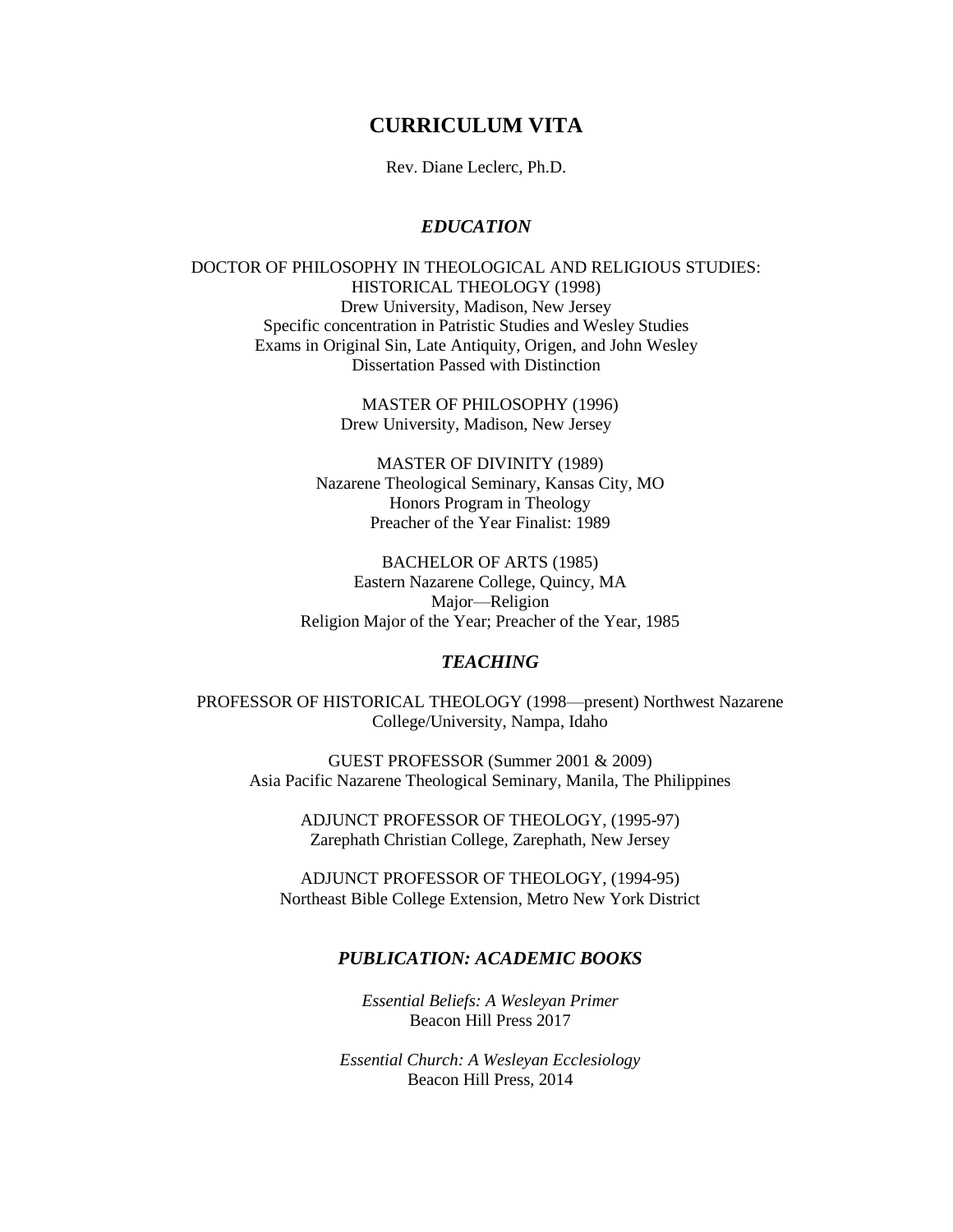*Pastoral Practices: A Wesleyan Paradigm* Beacon Hill, 2013

*Spiritual Formation: A Wesleyan Paradigm* Beacon Hill Press, 2011

*Discovering Christian Holiness: The Heart of Wesleyan-Holiness Theology*, Beacon Hill Press, 2009.

*I am Not Ashamed: Sermons by Wesleyan-Holiness Women Preachers*, editor and contributor. Point Loma Press, 2005.

*Singleness of Heart: Gender, Sin and Holiness in Historical Perspective*, Scarecrow Press, 2001. Award Winner.

#### *PUBLICATION: ACADEMIC CHAPTERS, ARTICLES, ESSAYS*

Chapter "Why Have a Right Heart" in *Why Holiness*? The Foundry Publishing, 2019

Chapter "Following Jesus the Crucified" in *Following Jesus: Prophet, Priest, and King* The Foundry Publishing, 2018

Chapter "Reconsidering Sin: Women and the Unwitting Wisdom of John Wesley" in *A Living Tradition: Critical Recovery and Reconstruction of Wesleyan Traditions*. Kingswood Books, 2012

Chapters, "Phoebe Palmer" and "Mildred Bangs Wynkoop" in *From Aldersgate to Azusa Street: Wesleyan, Holiness and Pentecostal Visions of a New Humanity, an Interdisciplinary Approach.* (Wipf and Stock, 2010).

Article, "Wesleyan Integration: A Distinctive Philosophy of Education" with Mark Maddix, *Wesleyan Theological Journal*, 2010.

Multiple Essays on the Holiness Movement, *Westminster Dictionary of Church History*, (John Knox Publishing) Forthcoming.

Chapter "Reconsidering Sin: Women and the Unwitting Wisdom of John Wesley" in *A Living Tradition: Critical Recovery and Reconstruction of Wesleyan Traditions*. (Kingswood Books, Abingdon Press) Forthcoming.

Article, "Presidential Address: Holiness and the Paradox of Power: Toward a Wesleyan Theology of Dis-Ability" *Wesleyan Theological Journal* (Spring 2009).

Chapter, "Holiness: Sin's Anticipated Cure" in *The Holiness Manifesto*, Kevin Mannoia and Don Thorsen, eds. (Eerdmans Publishing Company, 2008)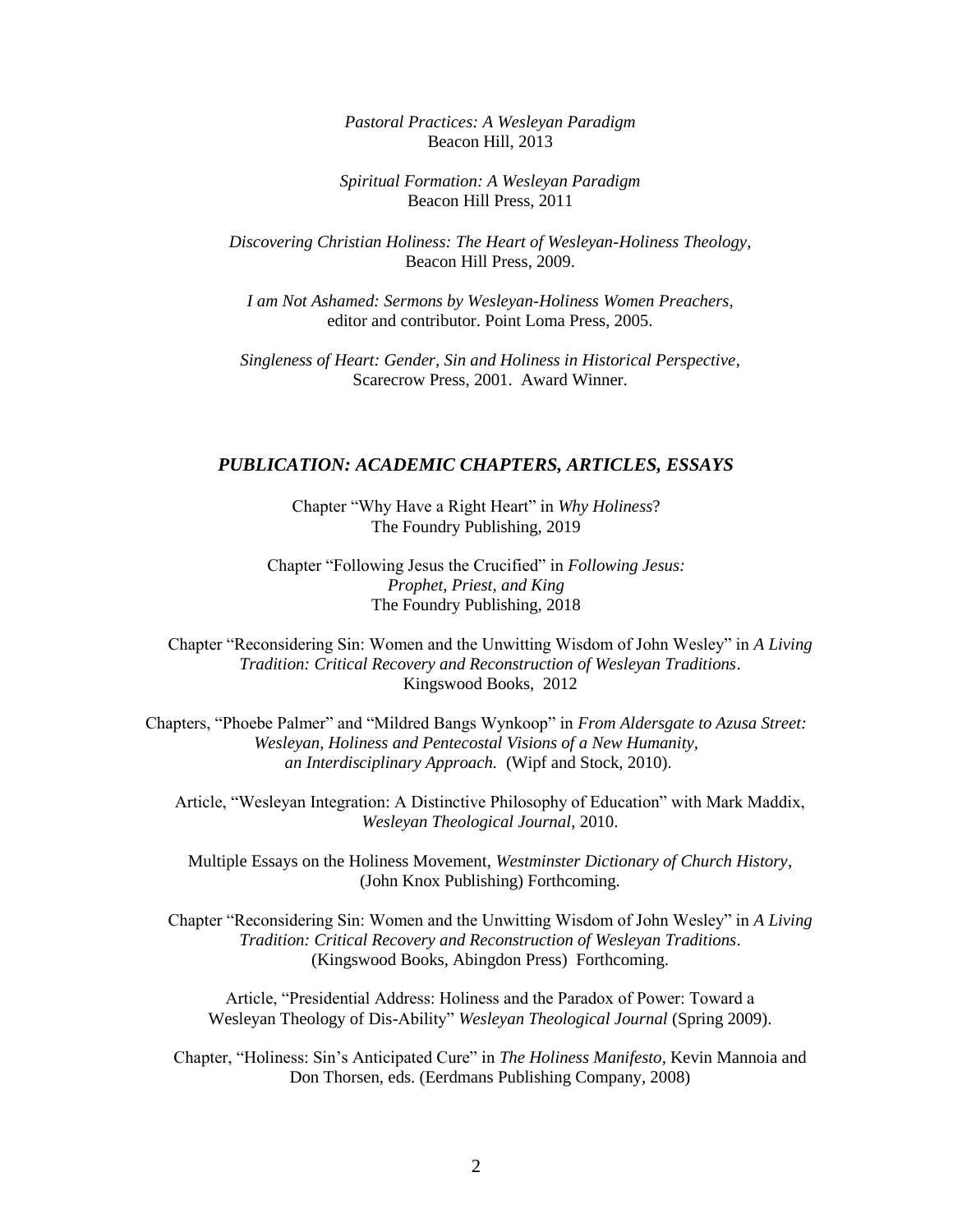Chapter, *Being Feminist, Being Christian: Essays from Academia*, Bettina Pedersen, editor. (New York: Palgrave Publishers, 2006).

Article, "Gendered sin? Gendered holiness? Historical Considerations and Homiletical Implications " *Wesleyan Theological Journal* 39.1 (Spring 2004): 54-73.

Chapter, "Wesleyan-Holiness-Feminist Hermeneutics: A Historical Rendering with Contemporary Consideration*s*," in *Reading the Bible in Wesleyan Ways*  (Kansas City: Beacon Hill Press, 2004.)

Chapter, "Heart Religion among Nineteenth and Twentieth Century Methodist Women," in *Heart Religion in the Methodist Tradition and Related Movements*, (Lantham, MD: Scarecrow Press, 2001).

Article, "Wesleyan-Holiness-Feminist Hermeneutics: Historical Rendering, Current Considerations," *Wesleyan Theological Journal*, 36.2 (Fall 2001): 105-132.

Article, "'Two Women Speaking 'Woman': The Strategic Essentialism of Phoebe Palmer and Luce Irigaray" *Wesleyan Theological Journal* (Spring 2000).

#### *PUBLICATION: DENOMINATIONAL MATERIALS*

Word Action Nazarene Sunday School Curriculum, "The Sermon on the Mount" 2016

Word Action Nazarene Sunday School Curriculum, Wesleyan Theology 2013

Dialogue Book, *All-Out for Jesus: Two Millenia of Faithful Christians*. Chapter 2, "Justin: Martyr and Apologist"; Chapter 10, "Phoebe Palmer." NPH, 2008.

Contributor of four chapters in the book *Devotionals for College Students*, Nazarene Publishing House, 2003.

*Holiness Today*: "Will the Real Holy Women Please Stand Up?" and "Day by Day Progress in Holiness"

*Come Ye Apart*, Devotionals

*Illustrated Bible Life*, "Martyrdom"

*Preacher's Magazine*, Advent Sermons

Author of two Nazarene Course of Study Modules: *Holiness* (2004) and *The Theology of John Wesley*, (2002).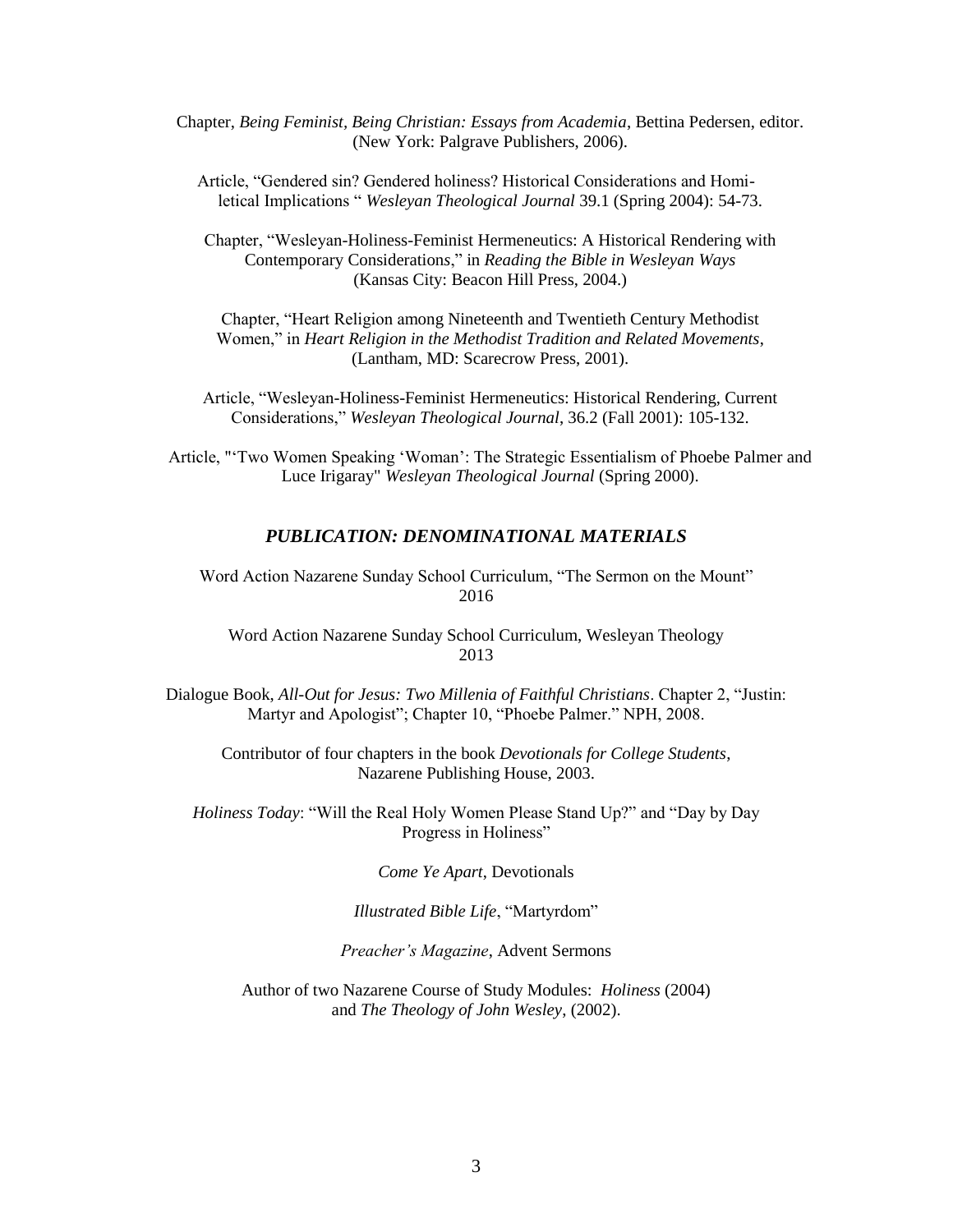#### *PRESENTATIONS*

Preacher at Intermountain District Camp Meeting, 2019

Women's Retreat Speaker, Northwest District, 2019

Women's Retreat Speaker, Rocky Mountain District, 2019

Workshop, "What Pastors Need to know about the Abused" at NNU's Wesley Conference, 2019

Plenary Speaker, "Christology" at Nazarene Global Theology Conference, 2018

Women's Retreat Speaker, Oregon Pacific District, 2018

Presentations on Holiness for Pastor's Day, Ohio Southwest District, 2015

Presenter, "The Backside of the Cross" at Wesleyan Theological Society Meeting, March, 2015

Plenary Presentation and Workshop on Holiness, Oregon Pacific District Assembly, 2014

Preacher at Ohio East District Camp Meeting, 2013

Academic Paper, "Phoebe Palmer's Four Years in Great Britain" at the Celebration of Olive Winchester Ordination Conference, University of Glasgow, Scotland, May 11, 2012.

Workshops on Holiness, Washington Pacific District Assembly, April 2012.

"Our God is Reconciled" presented at the Society for the Study of Psychology and Wesleyan Studies, Nashville, TN, March 2012 (with Brent Peterson).

Guest Speaker, "Holiness and a Philosophy of Higher Education", Wesleyan Holiness Consortium submeeting, Christian College Presidents Meeting, Wash. D.C., Feb., 2012

Workshops (3), presented at Wesleyan Holiness Women's Clergy Association's "Come to the Water" Conference, 2011 meeting in St. Louis, MO

Workshop, "The Virtue of Love: Character Development and the Wesleyan Paradigm" and Panel Participant at the Wesley Center Conference,"Love" Nampa, ID, Feb. 2009.

NNU's "Beloved Community" Panelist, 2009

Workshops on Holiness, Northwest District Assembly, April, 2009

Presidential Address, Wesleyan Theological Society Meeting, March, 2008.

Holiness Lectureship, Southern Nazarene University, February, 2008.

Seminar on Preaching, for Northwest District Pastors, May, 2008.

"Mildred Bangs Wynkoop" presented at the Wesleyan-Holiness-Pentecostal Historian's Consultation, Kansas City, MO, Oct. 2007.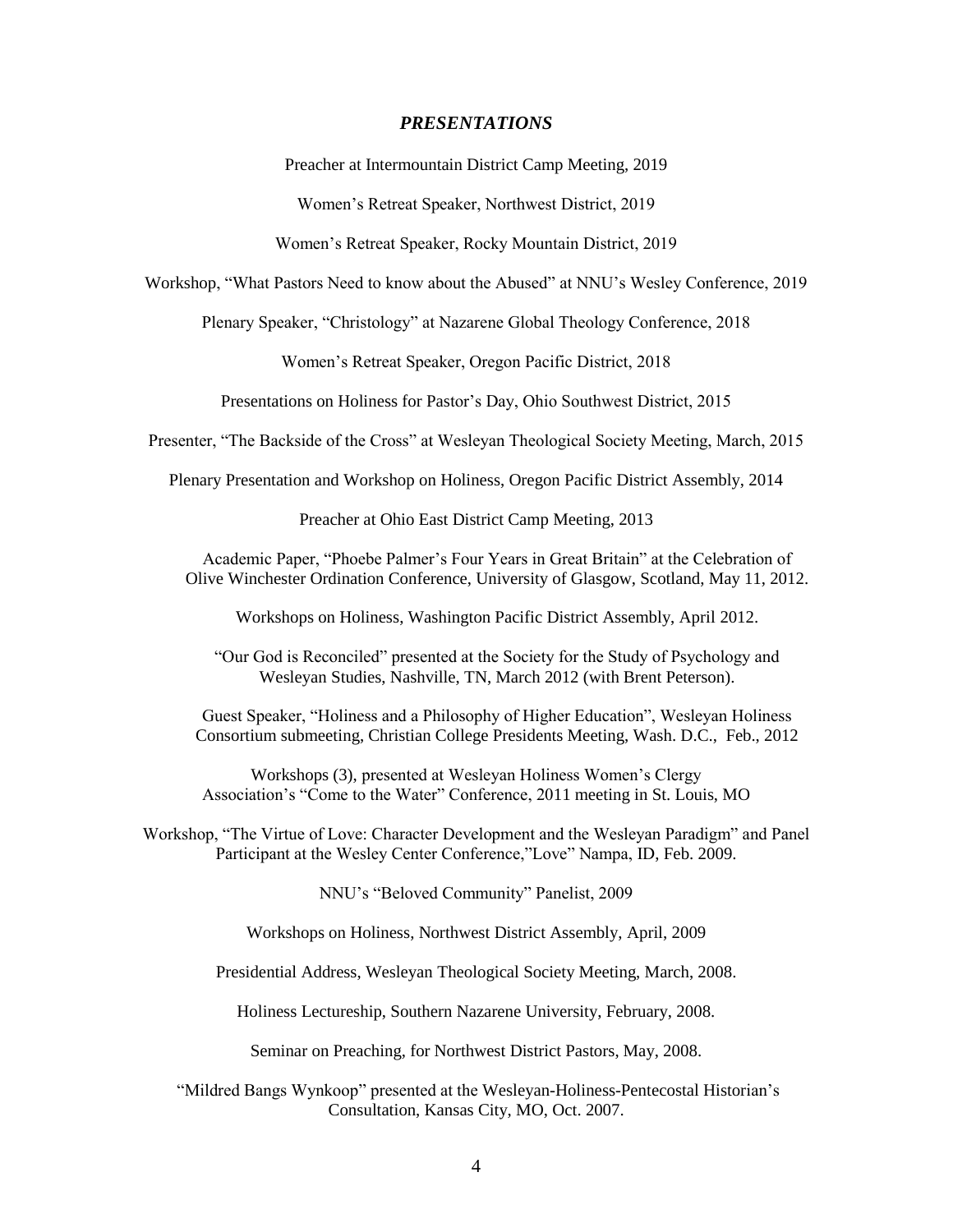Workshop on "Holiness" and Panel Participant at the Wesley Center Conference, "Holiness" Nampa, ID February, 2007.

"Advanced Preaching" Workshop presented at Wesleyan Holiness Women's Clergy Association's "Come to the Water" Conference, 2006 meeting in San Diego

"Sin, Kierkegaard, and Wesley" presented at the Wesleyan Holiness Consultation, Azusa Pacific, May 2005.

"Phoebe Palmer: A Historiographical Enigma" presented at the Holiness-Pentecostal Historian's Consultation, Kansas City, MO, Oct. 2005

"A Nazarene Pneumatology" plenary presentation at the Nazarene Theology Conference, Kansas City, MO, December 2004

Gould Lectureship Series on Holiness, Eastern Nazarene College, February 2004.

Preacher and Presenter (alongside Lloyd John Ogilvie) at The Wesleyan Center Conference at Point Loma Nazarene University, "The Art of John Wesley: Teaching, Preaching, Serving" San Diego, October 2003.

"Gendered Sin? Gendered Holiness? Historical Considerations and Homiletical Implications." Plenary Presentation at the Wesleyan Theological Society Society for Pentecostal Studies Joint Meeting, Lexington, KY, March 2003.

Revival Preacher, Spiritual Emphasis Week, Olivet Nazarene University/College Church, February 2002.

"Creative Preaching" Workshop presented at Wesleyan Holiness Women's Clergy Association's "Come to the Water" Conference, 2002 meeting in Colorado Springs. Also Presented at the 2000 meeting in Jacksonville, FL.

Plenary Preacher at Wesleyan Holiness Women's Clergy Association's "Come to the Water" Conference, 2002 meeting in Colorado Springs.

"The Mariology of the Early Church," presented at the Northwest Regional American Academy of Religion, Tacoma, WA, May 1999.

"Phoebe Palmer, Gender and Holiness Theology," presented at the American Society of Church History, Wheaton, Ill., April 1996.

"You will be like God': Theosis and Gender in Irenaeus," presented at the Northeast Regional American Academy of Religion, Boston, MA, April 1995.

> Chapel Sermons in the Chapels of Northwest Nazarene University, Olivet Nazarene University, Eastern Nazarene College, Southern Nazarene University, Nazarene Theological Seminary, and Asia Pacific Nazarene Theological Seminary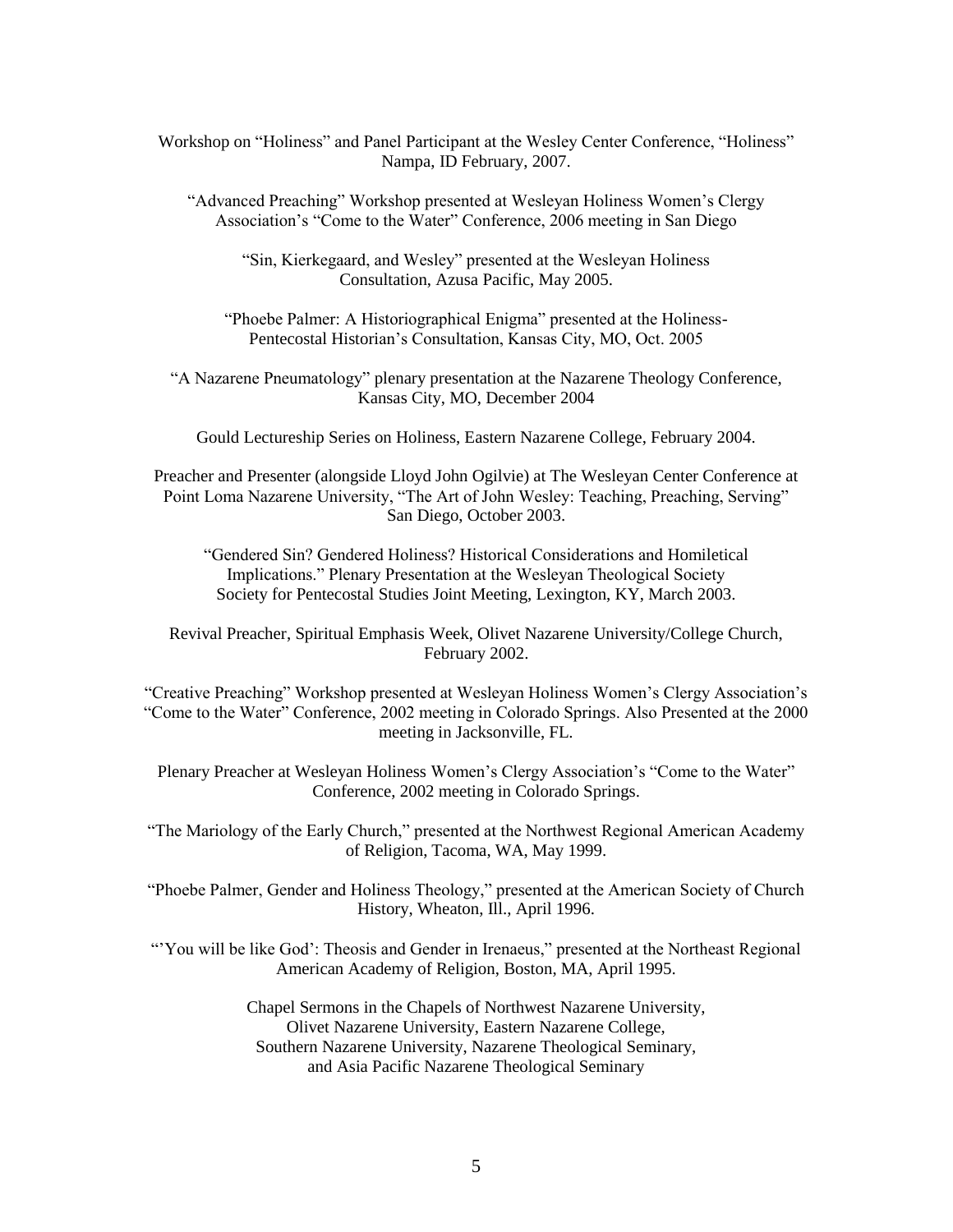## *AWARDS*

Wesleyan Theological Society: Smith/Wynkoop Book of the Year Award, 2002 for *Singleness of Heart: Gender, Sin and Holiness in Historical Perspective*, Scarecrow Press, 2001

NNU Professor of the Year Finalist, 2003

Awarded Sabbatical Leave and corresponding Research Grants, Spring 2006, 2012, 2019

#### *OTHER PROFESSIONAL WORK*

PROFESSIONAL MEMBERSHIPS: Wesleyan Theological Society Wesleyan Holiness Women Clergy Association

PROFESSIONAL CONSULTATIONS: Wesleyan Historians: Slave Trade in the 19<sup>th</sup> century: 2021 Wesleyan Holiness and Pentecostal Historians Consultation: 2004-present Wesleyan Holiness Consultation: 2003-2007

DENOMINATIONAL SERVICE: Appointed Committee for the review of the proposed changes to the *Articles of Faith* as suggested by the General Assembly 2005—to present

#### *ADMINISTRATION*

EDITORIAL BOARD, "Firebrand Magazine" 2020--

BOARD OF DIRECTORS, The Counseling Center at Tree City Church, 2020--

WESLEYAN THEOLOGICAL SOCIETY, PRESIDENT 2007-2008

WESLEYAN THEOLOGICAL SOCIETY, VICE PRESIDENT AND PROGRAM CHAIR, 2006-2007, 2007 Meeting Theme: *Suffering and the Holy Life*

NORTHWEST NAZARENE UNIVERSITY: Committee on Rank and Tenure: 2012--present Presidential Appointed Subcommittee: Wesleyan Hallmarks of Education: 2009 Academic Council Undergrad: 2006-2012 Spiritual Life Committee: 2005-2007 Human Resources Review Committee: 2000-2007 Faculty Development Committee: 2002-2006 Safety Committee: 2004 Senior Class Advisor: 2002-2003 Faculty Activities Committee: 1999-2001; Retreat Coordinator: 2001